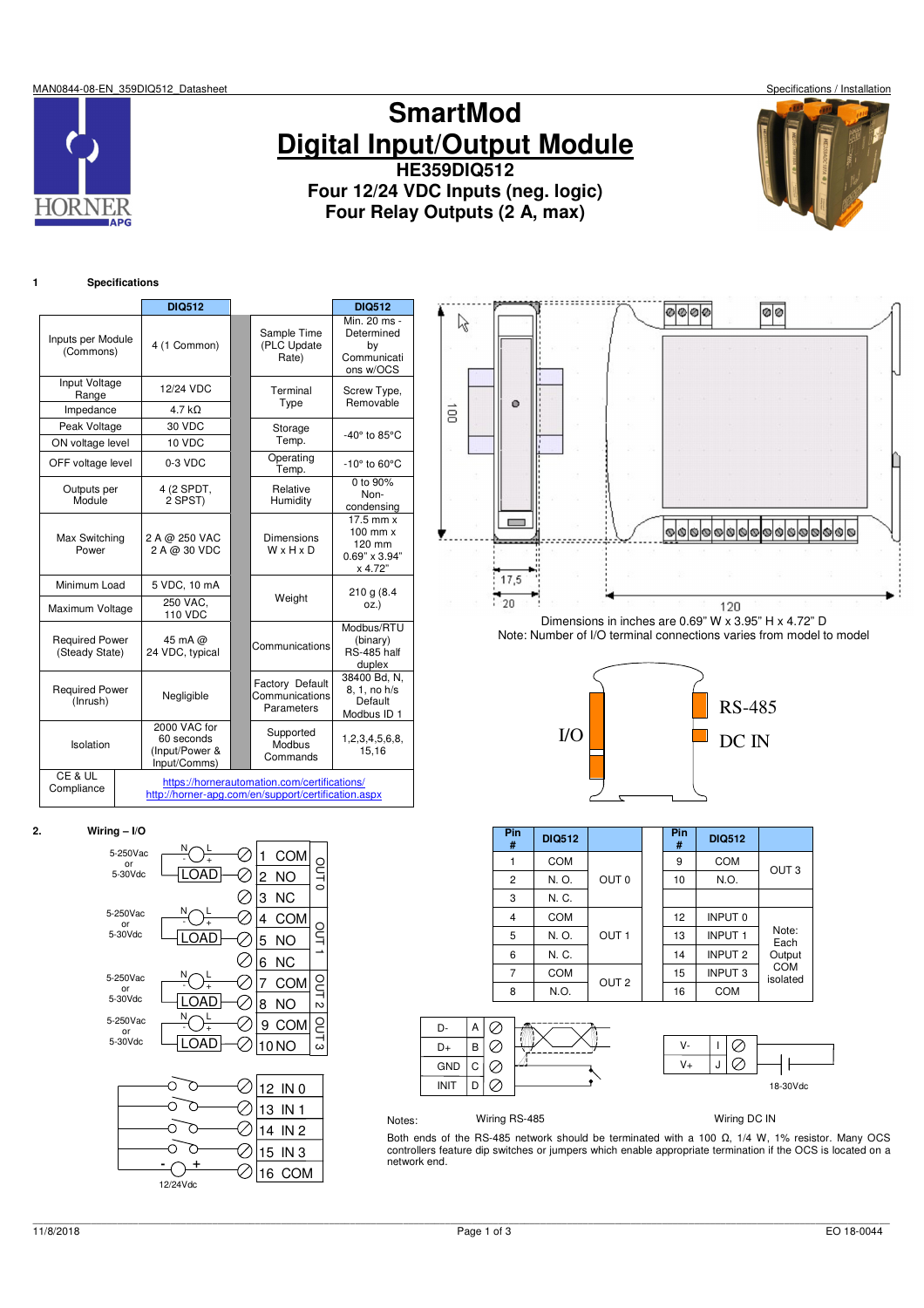### **3. Init Default Setup**

Communication parameters will be set to INIT default after performing the procedure:

- 1. Install jumper between INIT and GND terminals of the RS-485 port.
- 2. Apply power to SmartMod unit.
- 3. Read parameter words to see current parameters.
- 4. Write changes if necessary.



#### **The INIT Default RS485 Settings Are:**

Modbus  $ID = 1$ Baud rate = 9600 Parity = None Stop Bits  $= 1$ Data Bits  $= 8$ No handshake

**Note**: There are two types of default settings possible:<br>1. Factory default as described in section 1 (Specifications) 2. Default after INIT as described in section 3 (INIT Default Setup)

#### **4. Configuration DATA**

SmartMod Configuration settings are mapped into Modbus Register space. This configuration data may be modified with any Modbus/RTU Master device. For convenience, Horner has developed a variety of Cscape application files which allow an OCS to act as a SmartMod configuration device. Initial configuration of SmartMod module should be done on an individual basis, since all modules come from the factory with a default Modbus ID of 1. Once each module on the network has its own unique Modbus ID, further configuration adjustments can be made with the entire network powered.

All configuration parameters listed below are stored in EPROM. This means they should not be constantly rewritten.

|                           | Configuration Parameters - Registers 40001 through 40013 |                                          |           |                                             |  |  |  |  |  |  |  |  |
|---------------------------|----------------------------------------------------------|------------------------------------------|-----------|---------------------------------------------|--|--|--|--|--|--|--|--|
| <b>Modbus</b><br>Register | <b>Description</b>                                       | Min                                      | Max       | <b>Default</b>                              |  |  |  |  |  |  |  |  |
| 40001-<br>40005           | Reserved                                                 |                                          |           |                                             |  |  |  |  |  |  |  |  |
| 40006                     | <b>Communications Parameters</b>                         |                                          | See Table | 38.4 kBd.<br>N, 8, 1,<br><b>RTU</b><br>Mode |  |  |  |  |  |  |  |  |
| 40007                     | Modbus ID                                                |                                          | 255       |                                             |  |  |  |  |  |  |  |  |
| 40008                     | Rx/Tx Delay (in 2 ms steps)                              | O                                        | 255       | 0 <sub>ms</sub>                             |  |  |  |  |  |  |  |  |
| 40009                     | Input Coils                                              |                                          |           |                                             |  |  |  |  |  |  |  |  |
| 40010                     | <b>Output Coils</b>                                      | Not Configuration Data -<br>See I/O Data |           |                                             |  |  |  |  |  |  |  |  |
| 40011                     | Coils                                                    |                                          |           |                                             |  |  |  |  |  |  |  |  |
| 40012                     | Power Up/Safe                                            | See Table                                |           | ŋ                                           |  |  |  |  |  |  |  |  |
| 40013                     | Watchdog Timer (in 0.5 s steps)                          | ŋ                                        | 255       | 10 (5 s)                                    |  |  |  |  |  |  |  |  |

|                    | <b>Register 40006 (Communications Parameters) Bit Definition</b> |       |         |                     |                  |       |          |  |  |  |  |  |  |
|--------------------|------------------------------------------------------------------|-------|---------|---------------------|------------------|-------|----------|--|--|--|--|--|--|
| <b>Bits 15 - 7</b> | Bit 6                                                            | Bit 5 | Bit 4   | Bit 3               | Bit 2            | Bit 1 | Bit 0    |  |  |  |  |  |  |
| Unused             | Mode                                                             |       | Parity  | Data<br><b>Bits</b> | <b>Baud Rate</b> |       |          |  |  |  |  |  |  |
|                    | $0 =$                                                            | Value | Meaning | $0 = 7$             | Value            |       | Meaning  |  |  |  |  |  |  |
|                    | <b>ASCII</b>                                                     | 0     | Mark    | Data                | 0                |       | 1200 Bd  |  |  |  |  |  |  |
|                    | Mode                                                             |       | Even    | <b>Bits</b>         |                  |       | 2400 Bd  |  |  |  |  |  |  |
|                    | $1 =$                                                            | 2     | Odd     | $1 = 8$             | 2                |       | 4800 Bd  |  |  |  |  |  |  |
|                    | <b>RTU</b>                                                       | 3     | Space   | Data                | 3                |       | 9600 Bd  |  |  |  |  |  |  |
|                    | Mode                                                             |       |         | <b>Bits</b>         | 4                |       | 19200 Bd |  |  |  |  |  |  |
|                    |                                                                  |       |         |                     | $5 - 7$          |       | 38400 Bd |  |  |  |  |  |  |

NOTE:

Data bits number is ignored, in ASCII mode it is fixed at 7 and in RTU mode it is Fixed to 8. In RTU mode the parity bit is ignored (parity is fixed at NONE).

|                                                                                 | Register 40012 (Power Up/Safe) Bit Definition |               |  |  |  |  |            |  |  |  |
|---------------------------------------------------------------------------------|-----------------------------------------------|---------------|--|--|--|--|------------|--|--|--|
| Bit 15-12 Bit 11 Bit 10 Bit 9   Bit 8   Bit 4-7   Bit 3   Bit 2   Bit 1   Bit 0 |                                               |               |  |  |  |  |            |  |  |  |
| Unused   Out 3   Out 2   Out 1   Out 0   Unused   Out 3   Out 2   Out 1   Out 0 |                                               |               |  |  |  |  |            |  |  |  |
|                                                                                 |                                               | PowerUp Value |  |  |  |  | Safe Valve |  |  |  |

When the device is tuned-on (PowerUp) and in case of watchdog alarm (Safe), the outputs are automatically forced to the value specified in this register. Each bit corresponds to an output, as shown in the table.

- Manufacturer default: 0

## **5. Input/Output DATA**

SmartMod Digital I/O data utilizes both Modbus Registers (40009-40011) and Coils (1-35). It is possible to access all data using Registers only, because the Coils data can be accessed through Registers.

The following tables list all Modbus I/O data available.

|         | Register 40009 Definition (Mirror of Digital Input Coils)                                                                                             |    |    |    |    |    |   |   |    |    |    |    |    |   |    |  |
|---------|-------------------------------------------------------------------------------------------------------------------------------------------------------|----|----|----|----|----|---|---|----|----|----|----|----|---|----|--|
|         | This register shows digital inputs state $(0 = OFF, 1 = ON)$ .<br>The same values can be read by the coils table, of which this register is a mirror. |    |    |    |    |    |   |   |    |    |    |    |    |   |    |  |
|         | These values are Read Only.                                                                                                                           |    |    |    |    |    |   |   |    |    |    |    |    |   |    |  |
| Bit     | 15                                                                                                                                                    | 14 | 13 | 12 | 11 | 10 | 9 | 8 |    | 6  | 5  | 4  | 3  | 2 |    |  |
| Descr.  | Low Rise Latch<br><b>High Rise Latch</b><br>Sync<br>Input                                                                                             |    |    |    |    |    |   |   |    |    |    |    |    |   |    |  |
| Channel | з                                                                                                                                                     | 2  |    | 0  | 3  | 2  |   | 0 | з  | 2  |    | 0  | 3  | 2 |    |  |
| Coil    | 8                                                                                                                                                     |    | 6  | 5  | 4  | 3  | 2 |   | 16 | 15 | 14 | 13 | 12 |   | 10 |  |

|        | <b>Register 40010 Definition (Mirror of Digital Output Coils)</b>                   |    |    |                          |    |    |    |   |   |                |   |   |   |   |                |  |
|--------|-------------------------------------------------------------------------------------|----|----|--------------------------|----|----|----|---|---|----------------|---|---|---|---|----------------|--|
|        | This register shows digital outputs state ( $0 =$ OFF, $1 =$ ON).                   |    |    |                          |    |    |    |   |   |                |   |   |   |   |                |  |
|        | The same values can be read by the coils table, of which this register is a mirror. |    |    |                          |    |    |    |   |   |                |   |   |   |   |                |  |
|        | These values are Read/Write.                                                        |    |    |                          |    |    |    |   |   |                |   |   |   |   |                |  |
| Bit    | 15                                                                                  | 14 | 13 | 12                       | 11 | 10 | 9  | 8 |   | 6              | 5 | 4 | 3 | 2 |                |  |
| Output | -                                                                                   | -  |    | $\overline{\phantom{0}}$ | 3  | 2  |    | O | - | $\blacksquare$ | - |   | - | - | $\blacksquare$ |  |
| Coil   | -                                                                                   |    |    | $\overline{\phantom{0}}$ | 20 | 19 | 18 |   | - | $\blacksquare$ |   |   | - |   |                |  |
|        |                                                                                     |    |    |                          |    |    |    |   |   |                |   |   |   |   |                |  |

|                                                                                                           |                |  |                |    |   | <b>Register 40011 Definition (Mirror of Watchdog Coils)</b> |    |    |                |                |                          |        |  |  |
|-----------------------------------------------------------------------------------------------------------|----------------|--|----------------|----|---|-------------------------------------------------------------|----|----|----------------|----------------|--------------------------|--------|--|--|
| This register shows digital state of watchdog coils $(0 = OFF, 1 = ON)$ .<br>These values are Read/Write. |                |  |                |    |   |                                                             |    |    |                |                |                          |        |  |  |
| <b>Bit</b>                                                                                                | 15             |  |                | 12 |   | 10                                                          | 9  | 8  |                | 6              |                          |        |  |  |
| Coil                                                                                                      | $\blacksquare$ |  | $\blacksquare$ | ٠  | ٠ | 35                                                          | 34 | 33 | $\blacksquare$ | $\blacksquare$ | $\overline{\phantom{a}}$ | $\sim$ |  |  |

|                           | I/O Register Data Summary<br>(Registers 40009-40011) |            |                            |               |                |                  |                  |  |  |  |  |  |
|---------------------------|------------------------------------------------------|------------|----------------------------|---------------|----------------|------------------|------------------|--|--|--|--|--|
| <b>Modbus</b><br>Register | <b>Description</b>                                   | Access     | <b>Bits 0-7</b><br>& 12-15 | <b>Bit 11</b> | <b>Bit 10</b>  | Bit 9            | Bit 8            |  |  |  |  |  |
| 40009                     | Mirror of Input<br>Coil Data                         | Read-only  | unused                     | In 3          | ln 2           | ln 1             | ln 0             |  |  |  |  |  |
| 40010                     | Mirror of Output<br>Data                             | Read/Write | unused                     | Out 3         | Out 2          | Out 1            | Out 0            |  |  |  |  |  |
| 40011                     | Mirror of<br>WatchDog Data                           | Read/Write | unused                     |               | PwrUp<br>Event | $W.D.*$<br>Event | $W.D.*$<br>Enbld |  |  |  |  |  |

#### \* W.D. – Watchdog

|                       |                    | <b>Modbus Coil Data</b> |                                                                                                    |
|-----------------------|--------------------|-------------------------|----------------------------------------------------------------------------------------------------|
| <b>Modbus</b><br>Coil | <b>Description</b> | <b>Access</b>           | <b>Watchdog Event &amp; Power-up</b><br><b>Event Operation</b>                                     |
| 00001                 | Input 0            | Read-only               |                                                                                                    |
| 00002                 | Input 1            | Read-only               |                                                                                                    |
| 00003                 | Input 2            | Read-only               | If Coil 33 (Watchdog Enabled) is                                                                   |
| 00004                 | Input 3            | Read-only               | set, Coil 34 (Watchdog Event) will                                                                 |
| $0005 -$<br>00016     | Reserved*          |                         | set if the Watchdog Timeout value<br>is exceeded. The Watchdog<br>Timeout value is set in Register |
| 000017                | Output 0           | Read/Write              | 40013. When set, Coil 34 can be                                                                    |
| 000018                | Output 1           | Read/Write              | reset by the controller when normal                                                                |
| 000019                | Output 2           | Read/Write              | communications resumes.                                                                            |
| 000020                | Output 3           | Read/Write              |                                                                                                    |
| $00021 -$<br>00032    | Reserved*          |                         | The Power-up Event (Coil 35) is set<br>every time the power is applied. It                         |
| 00033                 | Watchdog Enabled   | Read/Write              | can be cleared by the controller if                                                                |
| 00034                 | Watchdog Event     | Read/Write              | desired.                                                                                           |
| 00035                 | Power-up Event     | Read/Write              |                                                                                                    |

\*See definition of registers 40009 and 40010 above for more information.

#### **6. Watchdog**

The module has been provided with a Host Watchdog timer which, when it is enabled, issues an alarm event each time the communication between the module and the host is inactive for a period time greater than the programmed one (40009). When the alarm is activated, the values of the outputs are automatically converted to the preset

safety values to avoid damage to the system in case of a fault occurring. Also, under the alarm condition the green LED on the front of the module blinks and the "Watchdog Event" coil is forced to a value of 1. There is also a Module Watchdog timer that monitors the internal CPU work and activates when the CPU doesn't function correctly.

After the reset, all outputs will assume their initial default value ("power up value"), this may be different to the output value after the reset.